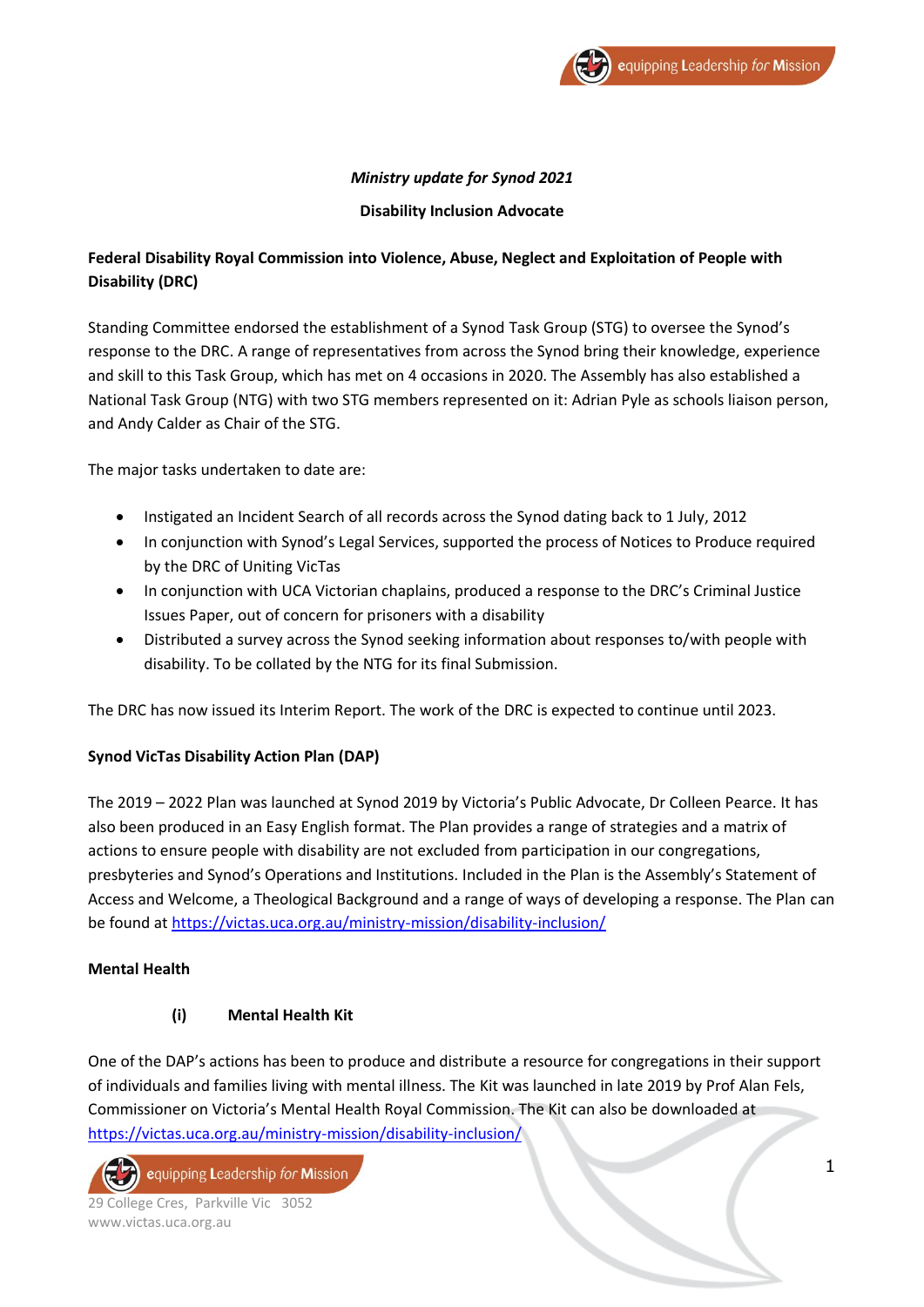# **(ii) Mental Health First Aid (MHFA)**

An initial 2-day course was held in November 2019 for a range of ministry agents, to become inspired and promote this valuable Course throughout the Synod. To date there have been three presbyteries which have promoted and organised an MHFA course (on-line on account of COVID-19). Plans are developing for further roll-out during 2021.

## **'Planning liturgy/ritual at times of community trauma'**

Work is close to completion of a resource to support and equip leaders who find themselves, at times of natural disaster and traumatic incidents, needing to quickly plan and organise liturgy/ritual for/with their community. Information and suggestions provided can be used in both Christian and wider multi-faith contexts.

## **Uniting CPE – The John Paver Centre**

Founded in 2010, and auspiced by the Synod, this Centre provides pastoral care education for participants in a range of community and clinical settings (e.g. congregations, agencies, hospitals, prisons……). Participants are accredited according to the Standards of the Association for Supervised and Pastoral Education in Victoria (ASACPEV Inc.). In 2019 the Centre was re-accredited for a further 5 years, and in 2020 ran one program with 5 participants, including two UCA ministerial candidates.

Plans are under consideration for a program in 2021.

## **Pilgrim College**

The academic subject 'Pastoral Care/People with Disabilities' was designed and facilitated in the second semester 2019 by Andy Calder. His PhD was conferred by the University of Divinity in 2020. The title of the study was: 'Adults with intellectual disability and their spirituality: voices to be heard by faith communities and disability services in Victoria, Australia.

## **Assembly-related ministry**

Emanating from Resolutions at Assembly 2018:

- (i) Collaboration in 2019 with Assembly's Transforming Worship Circle to develop the liturgical resource 'Called to be a Church For All'
- (ii) 2019 in conjunction with UnitingCare Australia, developed the Assembly document 'Guidelines for Disability Access'

2020 commenced representing Synod on UnitingCare Australia's newly-formed Disability Network.